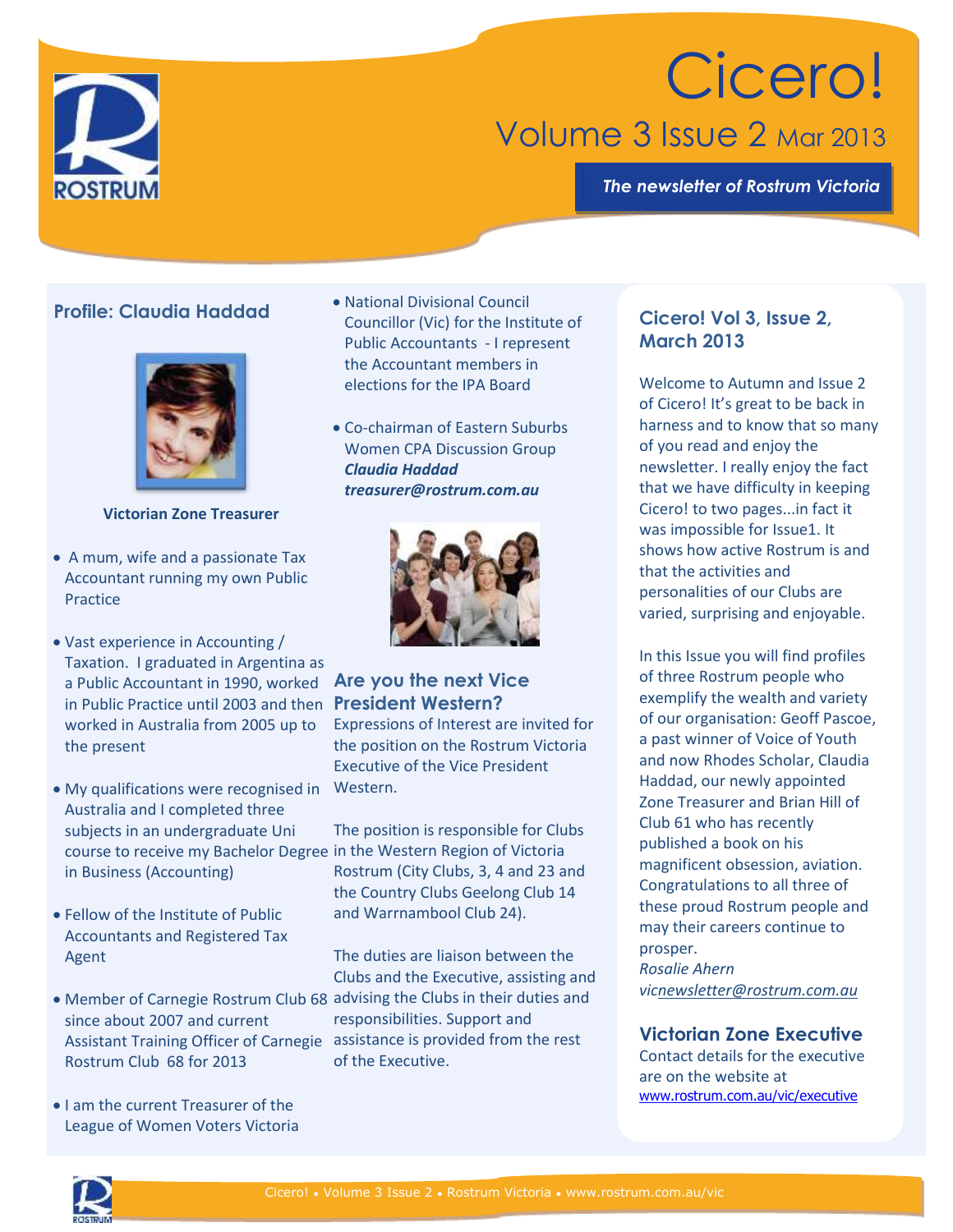

# **An author in Club 61**



Kylie, Brian and Val Hill at the book launch held at the Royal Victorian Yacht Club in Williamstown

Brian Hill from Eastside Club 61 has published his second book, The Purple Stripe - A History of Flight Engineers in Australia. The hard-cover publication, which took seven years to research and write, runs to almost 900 pages.

The book was launched at the Royal Victorian Yacht Club in Williamstown on 13th December 2012. (His first book Wirraway to Hornet - A History of the Commonwealth Aircraft Corporation was published last Century).

Brian was a Flight Engineer with Ansett for 17 years before retraining as a pilot when FEOs began being 'culled' during the 1990s. The book title stems from the purple braid worn by Flight Engineers and, indeed, engineers in the Merchant Navy, Army and Navy, with origins going back to the Royal Navy in the middle of the 19th Century.

While essentially a history of Flight Engineers, in an effort to place them in context within the aviation industry, the role of the Flight Engineer Officer is traced from just prior to the First World War to their demise in the early part of the 21st Century. A brief history of the airlines that used FEOs, including the long forgotten BCPA and ANA, as well as a history of the aircraft they operated, makes the volume a valuable reference for aviation and Australian history enthusiasts.

Using the files of the now defunct union the AAFEA, considerable detail is presented on important issues such as the split in the union, the attempts to be part of the crew on the DC-9, B767 and A320 aircraft as well as the 1989 pilot dispute. Enthusiasts of Industrial Law can read several transcripts from industrial proceedings where the unions and companies tried to outwit each other in court, often to witness 'unbelievable' decisions being handed down.

Not available from bookstores, the book can be purchased from Southern Cross Publications, PO Box 420 Bulleen, Victoria 3105, or contact Brian Hill at [feohill@netspace.net.au](mailto:feohill@netspace.net.au)

# **Spencer's Quiz**

This is the first of a casual quiz on Chairmanship and related matters. How much do you know?

We suggest that you discuss these questions in the General Business section of your Club's next Meeting so that all members can consider and work out your answers.

Please send answers to the Editor.

First correct answer will win a book on Public Speaking for their Club library. Results will be published in the next edition of Cicero.

This edition it's all about Voting.

Voting is necessary to determine the decision of a Motion but how much do you know about it?

- 1. What methods can be used to vote on Motions?
- 2. What is plural voting?
- 3. What is proxy voting?
- 4. Unless there is a good reason not to vote, everyone should vote on a Motion. What are the only 2 times when a voter may abstain from voting?